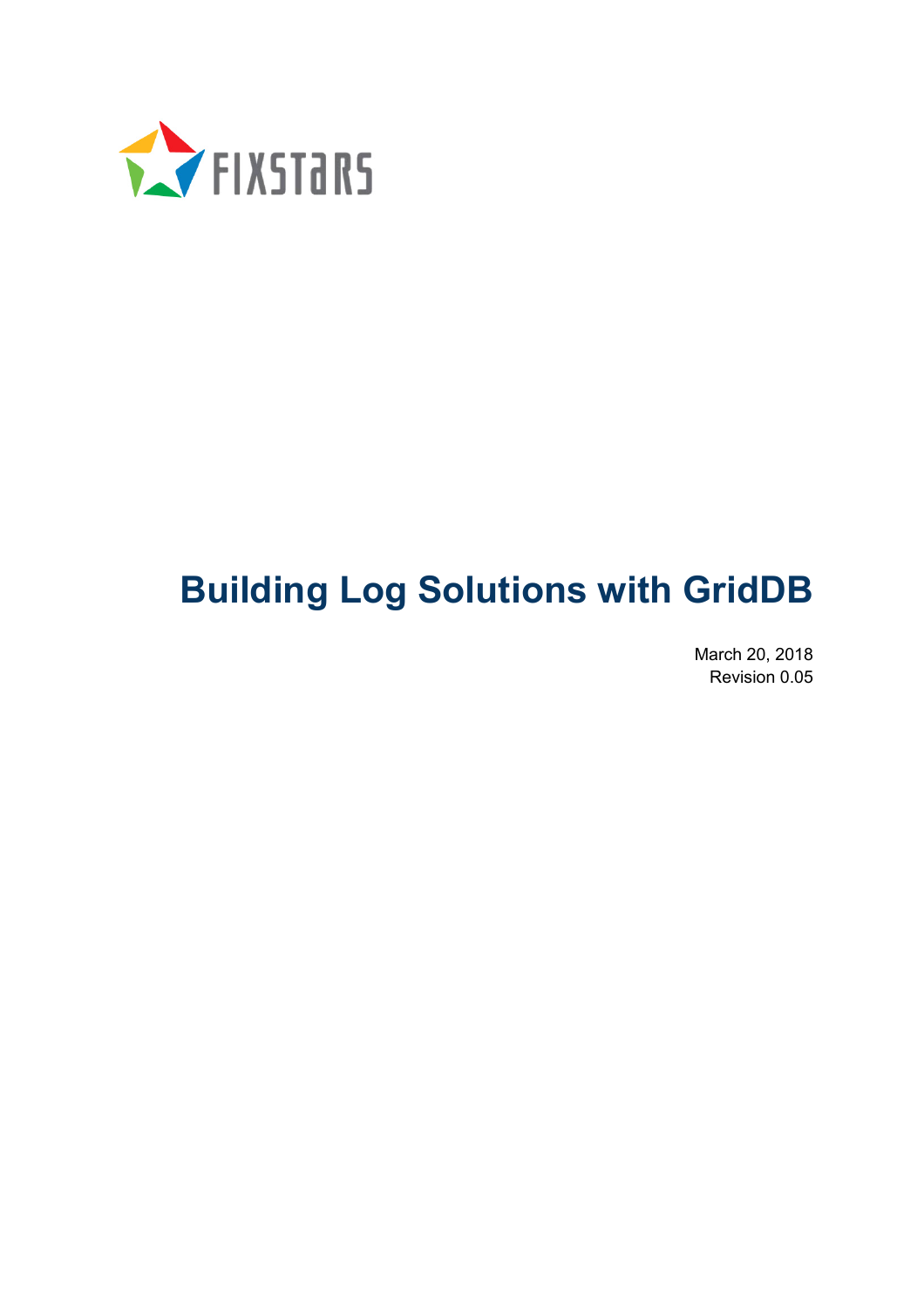## Table of Contents

| <b>Table of Contents</b> | $\overline{2}$ |
|--------------------------|----------------|
| List of Figures          | $\overline{2}$ |
| <b>Executive Summary</b> | 3              |
| Introduction             | 3              |
| Data Sources             | $\overline{4}$ |
| Containers               | $\overline{4}$ |
| Queries                  | 5              |
| <b>Time Series Data</b>  | 6              |
| Alerts                   | 7              |
| Visualization            | 8              |
| Performance              | 8              |
| Conclusion               | 10             |

## List of Figures

| Figure 1: Log Agent Access Methods     | 4 |
|----------------------------------------|---|
| Figure 2: GridDB Containers            | 5 |
| Figure 3: GridDB Multi Query           | 6 |
| Figure 4: Trigger Functionality        | 7 |
| Figure 5: Grafana Screenshot           | 8 |
| Figure 6: Write Performance Comparison | 9 |
| Figure 7: Read Performance Comparison  | 9 |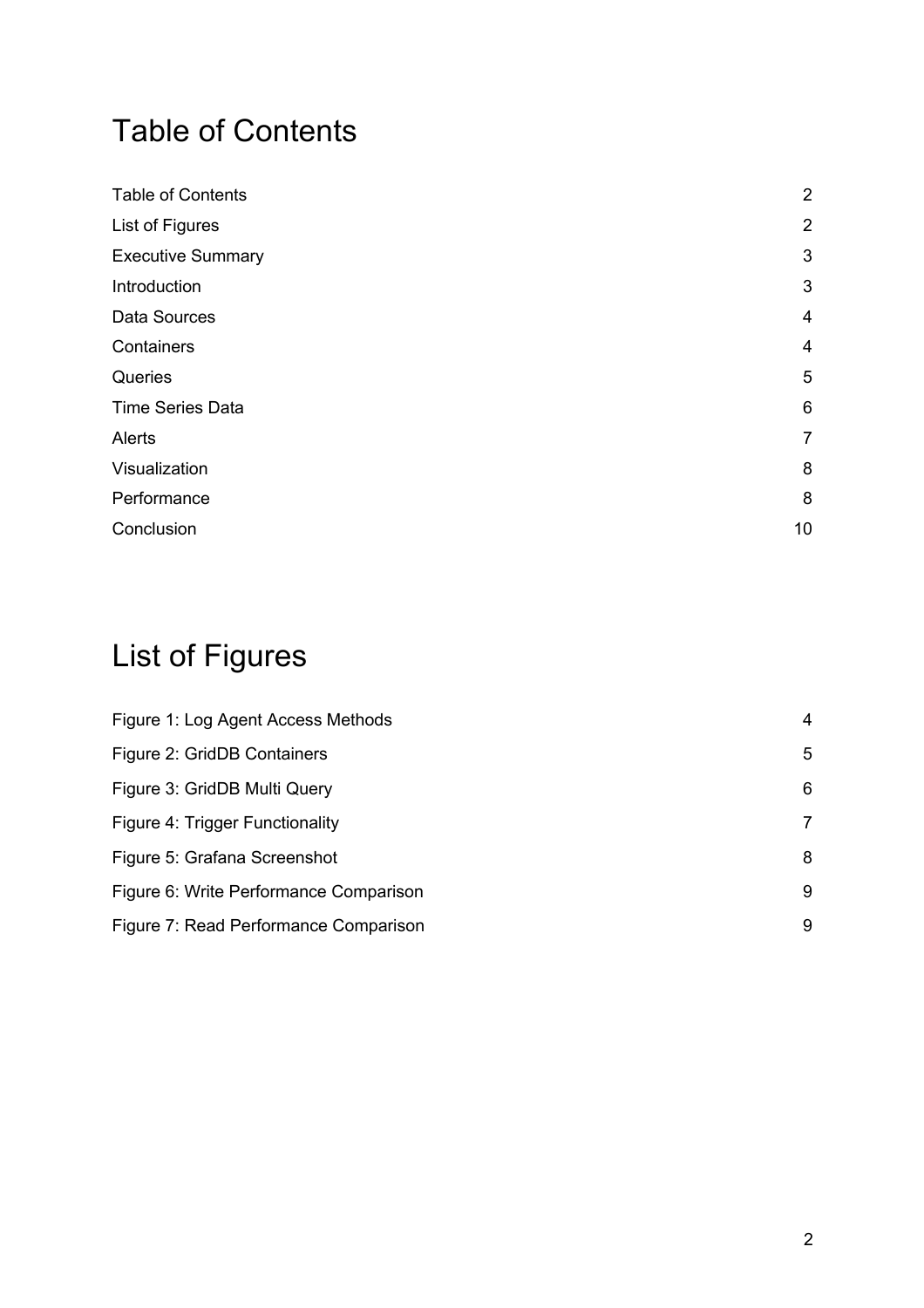## Executive Summary

As applications have scaled to handle millions of requests per day, the underlying infrastructure required to monitor those applications has also needed to scale. With many options available to collect, store, analyse, and visualize log data, this white paper demonstrates how to effectively use the GridDB database to build logging solutions.

## Introduction

GridDB is an innovative, high performance NoSQL database developed by Toshiba Digital Solutions Corporation whose characteristics make it ideal for storing log data. This whitepaper aims to demonstrate how to build log solutions using GridDB, going from collection to visualization.

Log solutions can store, visualize, and report many different types of application specific data. These logs may include system resource utilization (such as CPU, Memory, or Disk usage percentage), application profiling data (to determine what parts of application use more system resources) or application events such a history of what web pages were accessed or of errors that occurred.

A particular log solution is built of several components, first the *log agent* that reads or generates the *metric* that is then stored in the *data store*, in this case GridDB. The reporting mechanism either generates reports that may be used by some other business process within the organization or the visualization software builds easy to understand graphs, tables, or other visual representations of the log data. When required, the Log solutions alerting system can create tickets in an organization's issue tracker or notify system administrators that a problem has occurred via SMS, email or other means.

This white paper looks at how GridDB can be used with each component that may be required in a log solution, generating reports with simple and easy-to-use queries, log data can be visualized with Grafana. Built-in trigger functions enable GridDB to integrate with existing ticketing or issue tracking systems to make sysadmins aware of any issues.

Beyond the system components, both GridDB's unique Key-Container architecture and native Time Series data support will be examined to show how GridDB's core architecture is ideal for storing both small and large amounts of log data.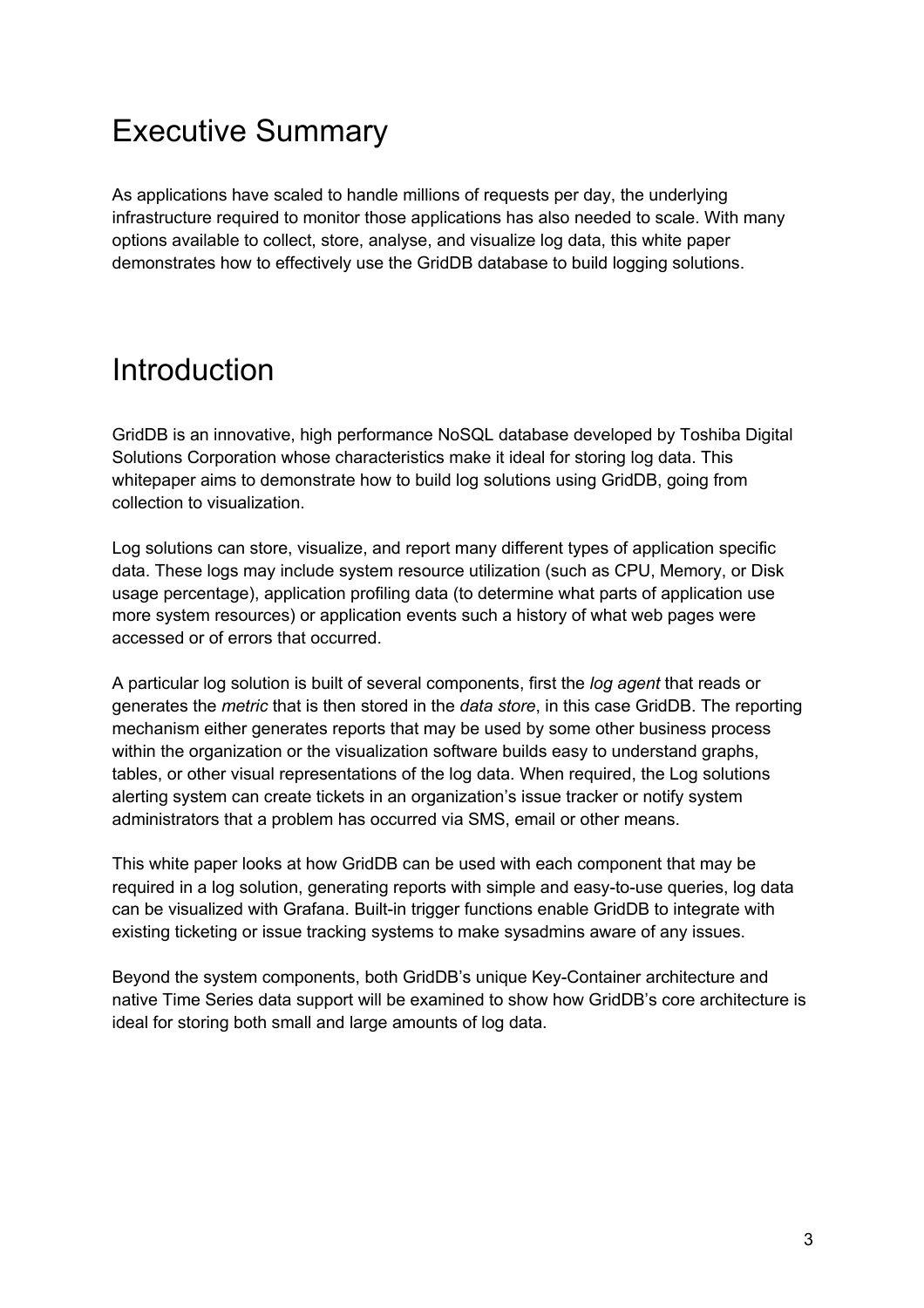## Data Sources

Log data can come from many sources, including: system calls that return information about the system, parsing application log files, or by the application itself directly inserting data into the database. These values are called *metrics*.

The *agent* -- or software that processes the data -- sources and either inserts the metrics directly into GridDB or pushes them further into the log-gathering pipeline.

The scope, scale, and system architecture of the application whose metrics are being logged will determine if the agent will directly insert the data into the database or push them into a log-gathering pipeline.



*Figure 1: Log Agent Access Methods*

One common method for building an Internet-scale log pipeline is to send the logged metrics encapsulated in Message Pack or JSON over MQTT to Kafka. From there, the metrics can be ingested into GridDB.

#### **Containers**

One of the most interesting features of GridDB is its Key-Container architecture (as compared to Key-Column [SQL, Cassandra], Key-Document [MongoDB], or Key-Value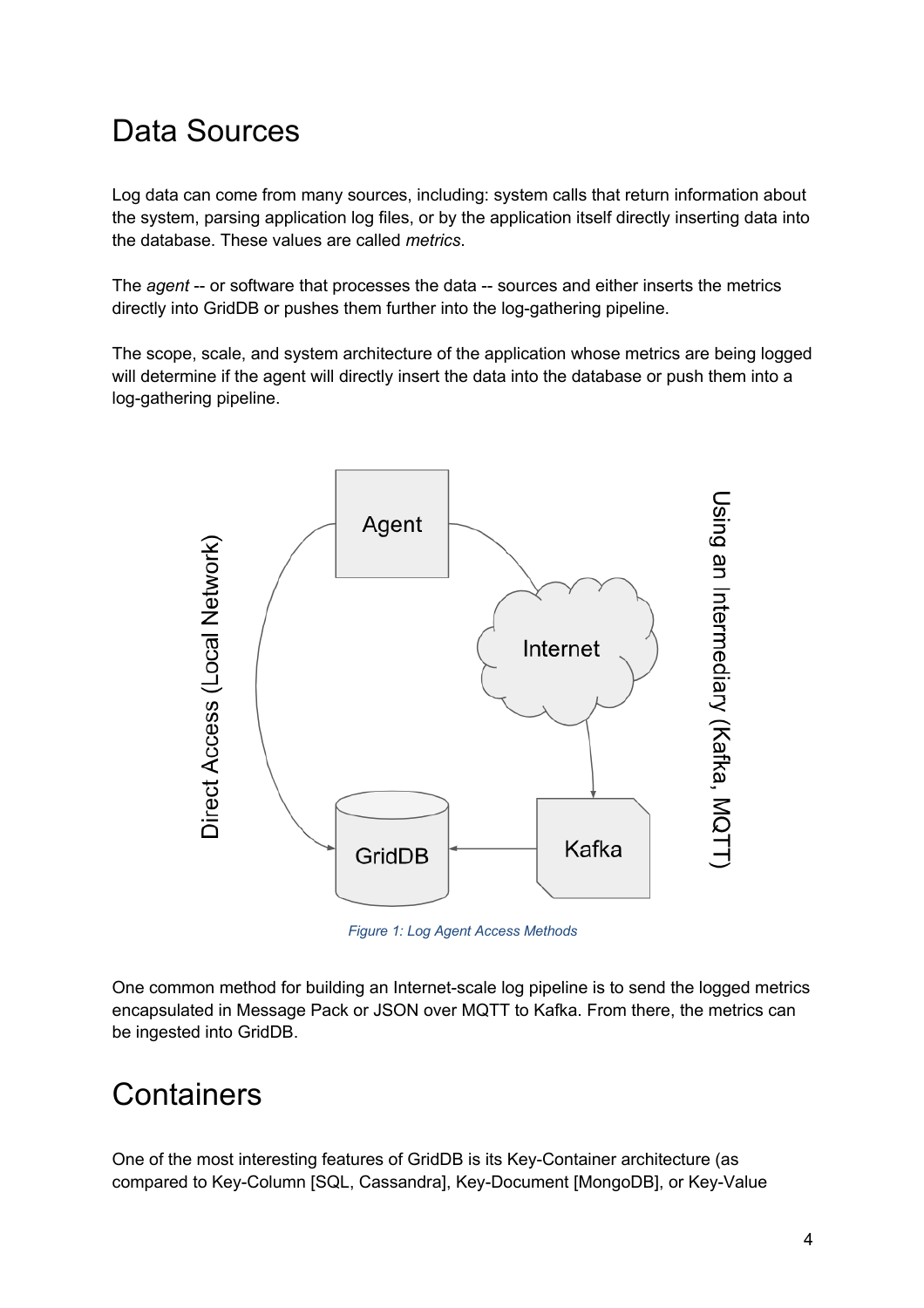[Redis]). The Key-Container model gives the developer the flexibility to structure their data in a myriad of different ways, allowing the ability to enable the most efficient way for querying.



2 types of container, collection and time series A container is like the RDB table of a row/column

*Figure 2: GridDB Containers*

For example, if you were interested in measuring memory usage between hosts, you would use one container per host, but if you were interested in measuring how long a request takes for different functions, a developer would use one container per function.

#### **Queries**

To build useful reports, a strong query language is required that is able to collect minimum, maximums, averages, and other statistical information about the metrics collected. GridDB uses the TQL query language which is easily understandable and familiar to anyone who has worked with SQL.

```
SELECT * WHERE timestamp > TIMESTAMP('2011-01-01T00:00:00Z') ORDER BY 
timestamp LIMIT 100
```
Developers can use several aggregation functions that can calculate the MIN, MAX, AVG, SUM, COUNT, VARIANCE, and STDDEV of a column in a given query.

Instead of executing multiple queries to a container, a consolidated query can be executed once to fetch multiple aggregates of the logged metric. This is useful for acquiring aggregate results such as the daily minimum, maximum, and average values of a particular metric.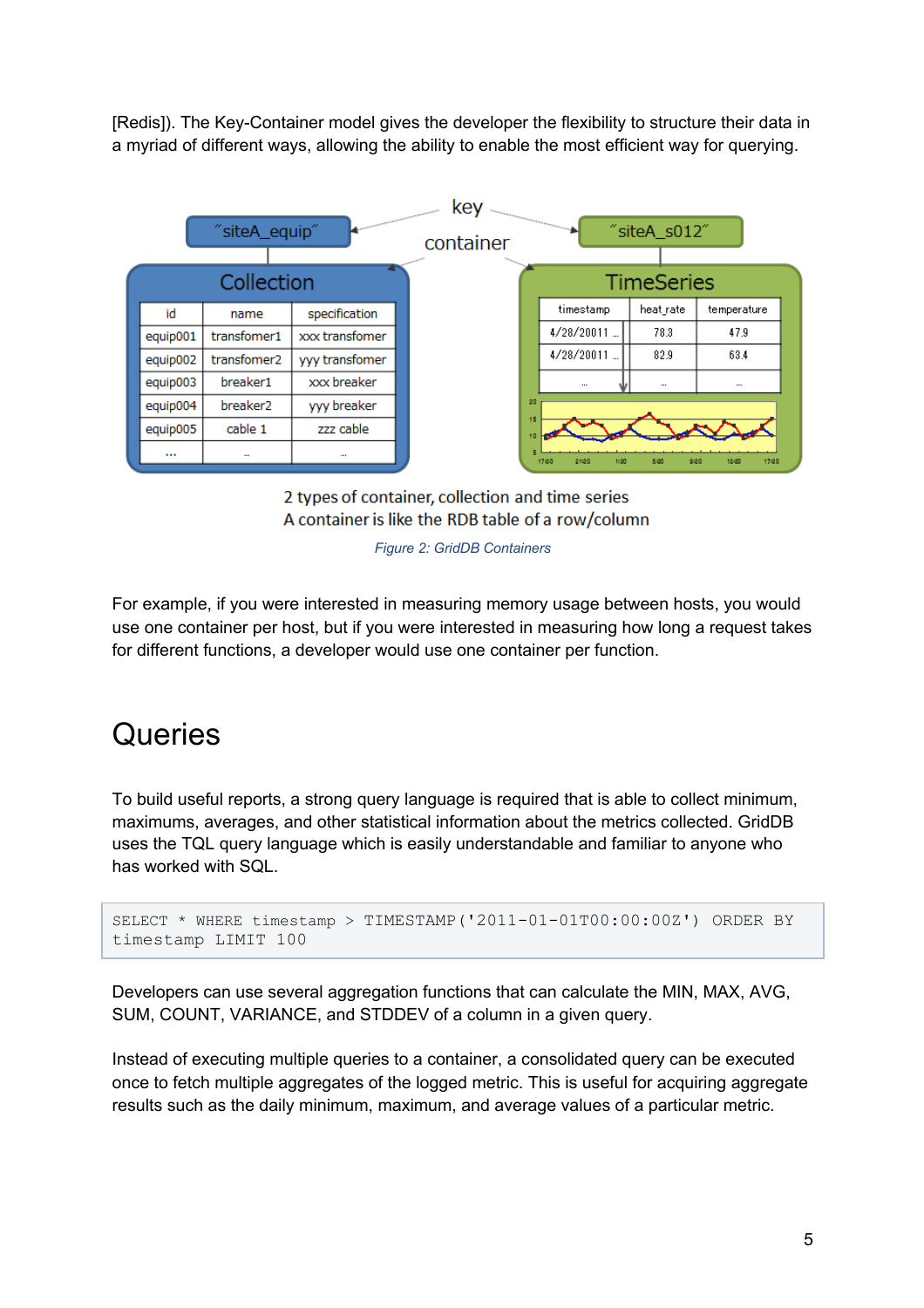

*Figure 3: GridDB Multi Query*

## Time Series Data

As system metrics are taken at a given time and events happen at a specific time, log data is inherently TimeSeries data with timestamps attached to all rows. GridDB was designed with TimeSeries data in mind and packs several features that assist in building log solutions.

The TIME\_SAMPLING function is useful for data where events are stored at a highfrequency but the particular query only requires low frequency data. For example, data is stored at one second intervals but only a sampling at ten-minute intervals is required for a particular query.

```
SELECT TIME SAMPLING(voltage103, TIMESTAMP('2011-07-01T00:00:00Z'),
TIMESTAMP('2011-07-02T00:00:00Z'), 10, MINUTE)
```
The TIME\_AVG function provides a convenient method for calculating the time weighted averages of a column even if the intervals between records are irregular.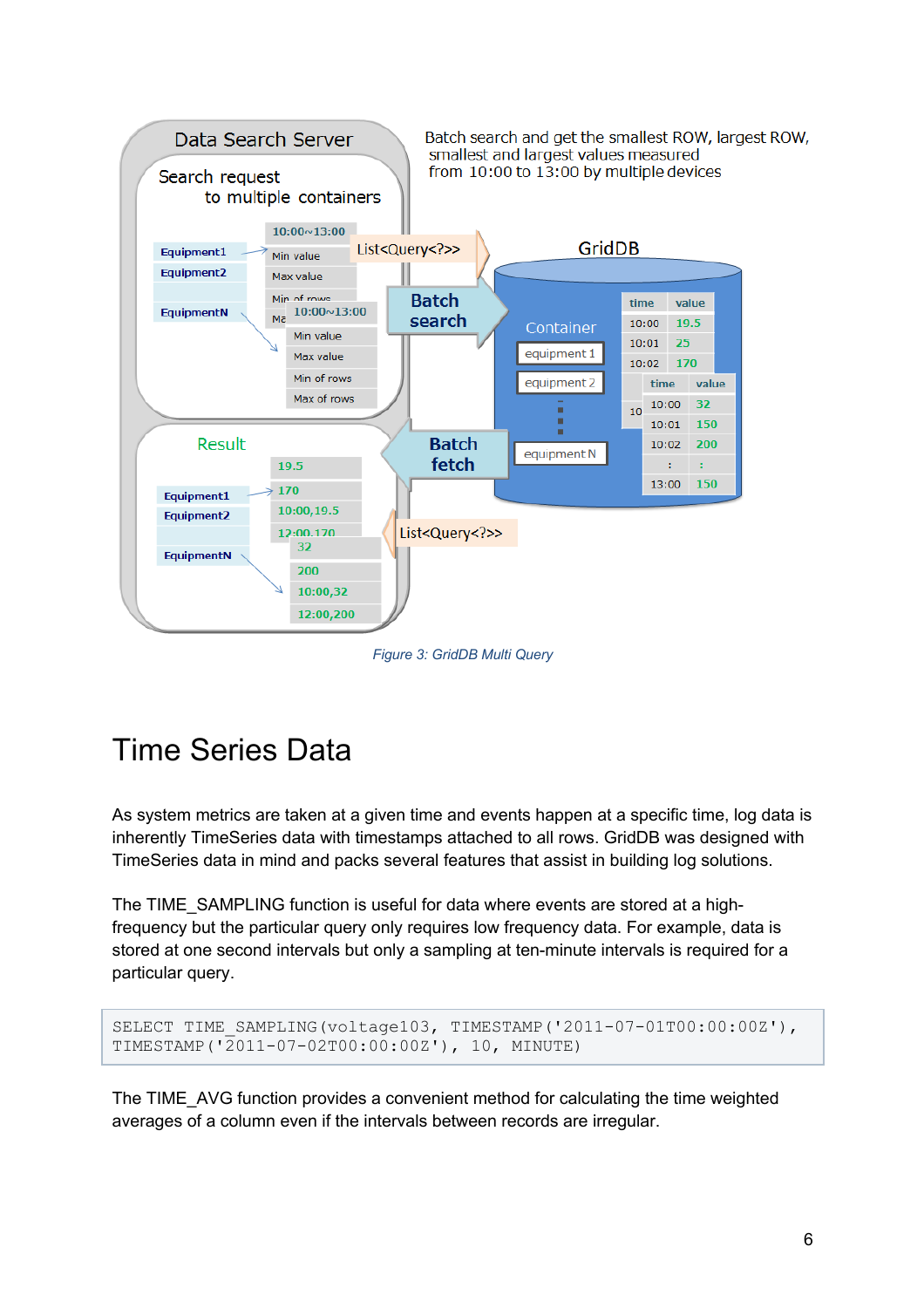```
SELECT TIME AVG(voltage103) FROM plant1
  WHERE TIMESTAMP('2018-07-01T00:00:00Z') \leq timestamp
   AND timestamp < TIMESTAMP('2018-08-01T00:00:00Z')
```
GridDB has two features that will help lower the amount of storage required for Time Series, the first is Time Series compression, which can reduce storage required by up to 300%. With the automatic expiration function, Time Series data can be automatically removed from the database when it reaches a certain age using following function:

```
TimeSeriesProperties().setRowExpiration(int elapsedTime, TimeUnit 
timeUnit)
```
## Alerts

The ability for the database to trigger Alerts is important within a Log Solution to notify system administrators of potential problems such as a server's disk filling up, repeated unsuccessful login attempts, or long request times.

You can create alerts using GridDB's trigger function. This will send an automatic notification using either Java Messaging Service (JMS) or a REST API call when an operation (add/update or delete) is carried out on the row data of a container that matches the given set of conditions. Event notifications can be received without the need to poll and monitor database updates in the application system.



*Figure 4: Trigger Functionality*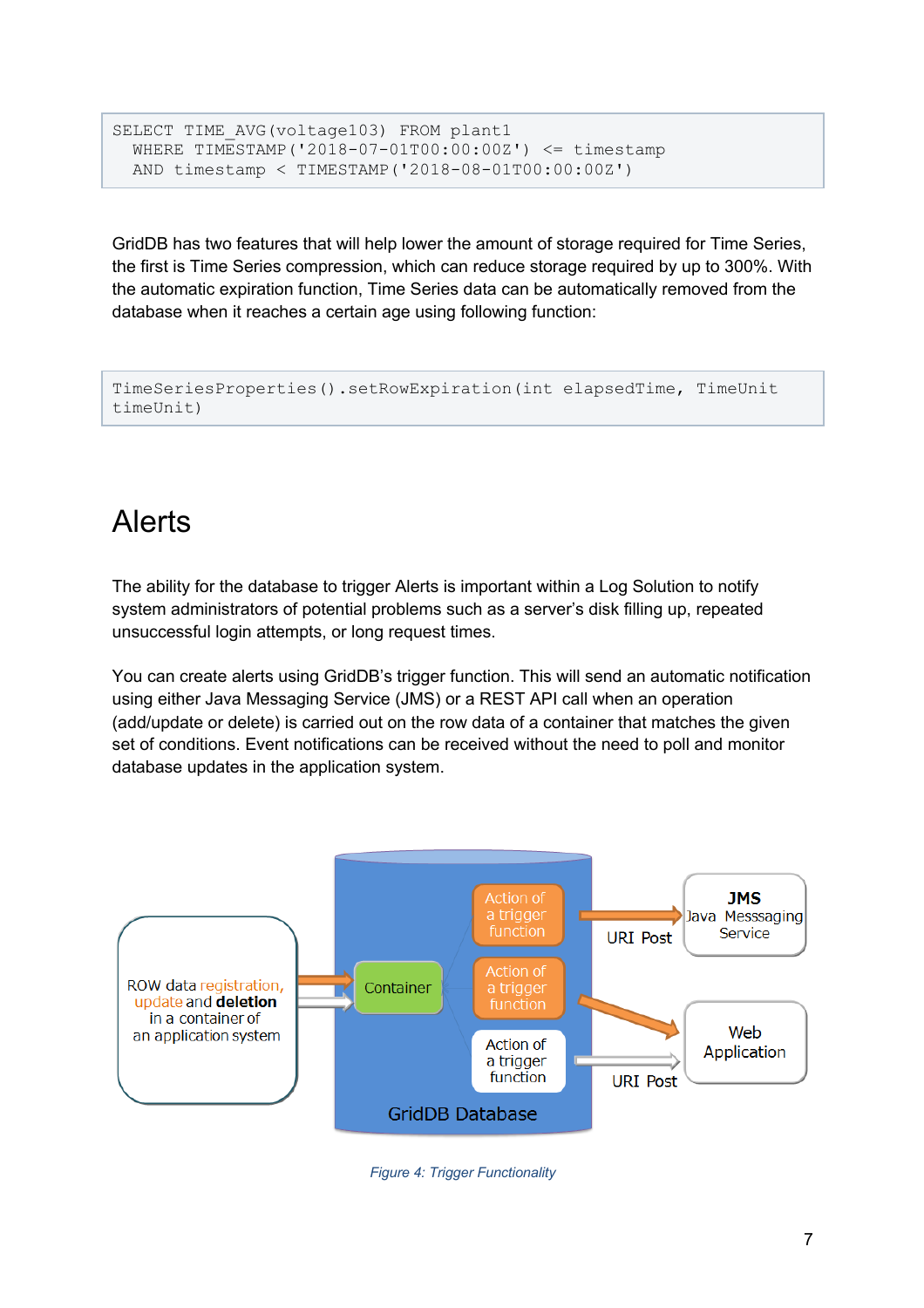Multiple triggers can be set in a single container and additionally, when a trigger occurs, the application can also be notified of the data that triggered the alert.

## Visualization

While there are a multitude of different ways to visualize data in GridDB, using Grafana has the best support and two different methods of accessibility available; the GridDB Grafana plugin which uses the GridDB WebAPI or a custom connector that implements the API endpoints required by SimpleJSON datasource plugin and allows customized queries to be performed.



*Figure 5: Grafana Screenshot*

The GridDB Grafana plugin is best used when simply displaying metrics while building and using GridDB Grafana JSON connector is useful when more complex querying is required such as when building a dashboard of response times for certain conditions.

#### Performance

When building a log solution, often the computational cost of the log framework is just as intensive as the application it is monitoring. GridDB features a hybrid in-memory architecture, parallel query processing and minimal overhead that produces incredible performance.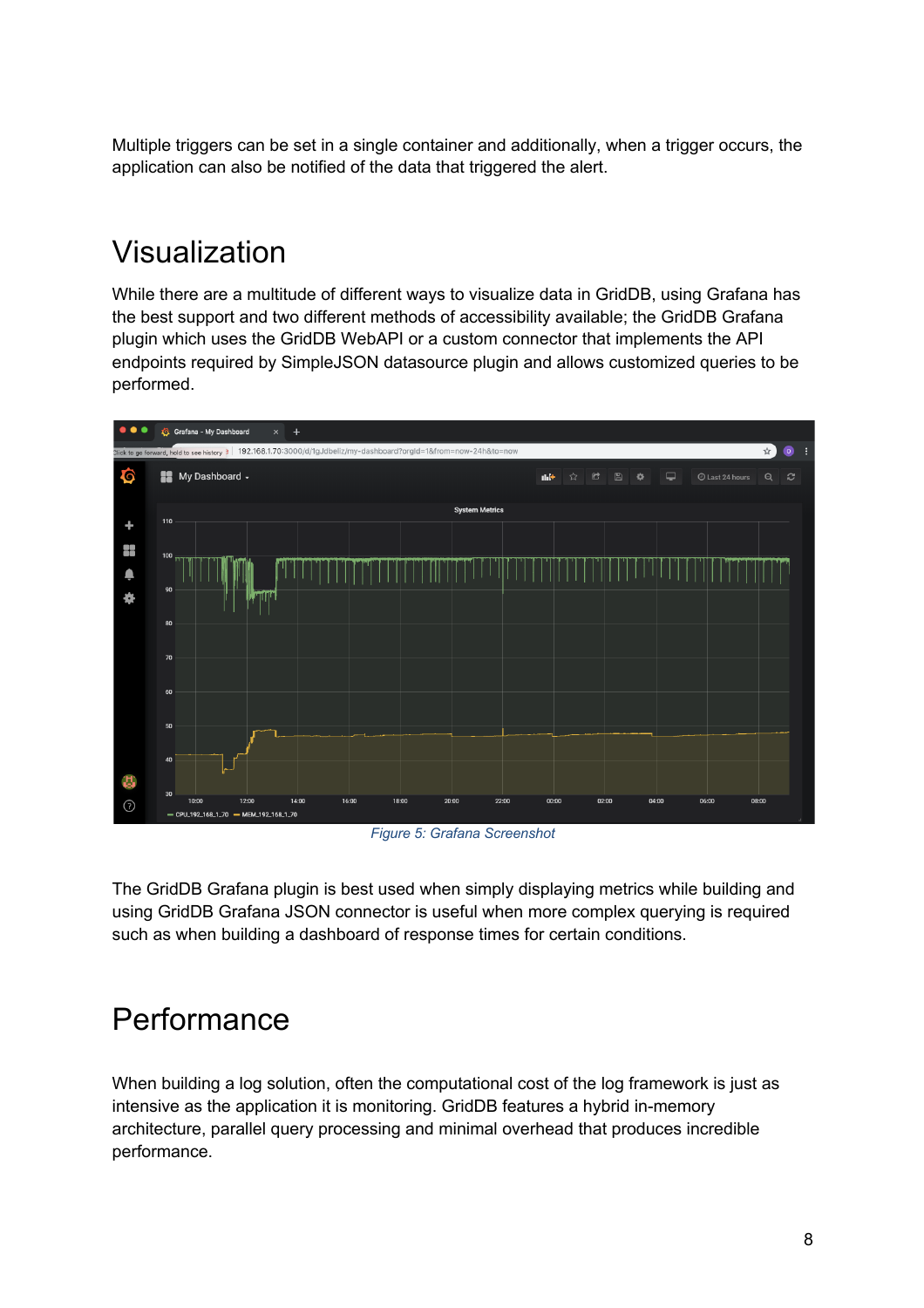As Fixstars has demonstrated in previous benchmarks against other databases such as Cassandra, InfluxDB, and MariaDB (MySQL), GridDB's higher performance means it requires a fraction of the resources as its competitors.



*Figure 6: Write Performance Comparison*

The above and below graphs represent the relative performance of GridDB and Cassandra, InfluxDB, and MariaDB using their specific test workload. For benchmarking Cassandra, the  $comparison<sup>1</sup>$  is using YCSB Insert and Workload B, while the InfluxDB benchmark<sup>2</sup> used YCSB-TS's Insert and Workload A and the MariaDB comparison<sup>3</sup> used an in-house developed workload that mimicked a common transactional insert with aggregation queries. All of the shown benchmarks are using one database system and one application system.



*Figure 7: Read Performance Comparison*

<sup>&</sup>lt;sup>1</sup> https://griddb.net/en/docs/Fixstars\_NoSQL\_Benchmarks.pdf

<sup>2</sup> https://griddb.net/en/docs/TimeSeries\_Database\_Benchmark\_GridDB\_InfluxDB.pdf

<sup>3</sup> https://griddb.net/en/docs/Benchmarking\_Application\_GridDB\_MariaDB.pdf